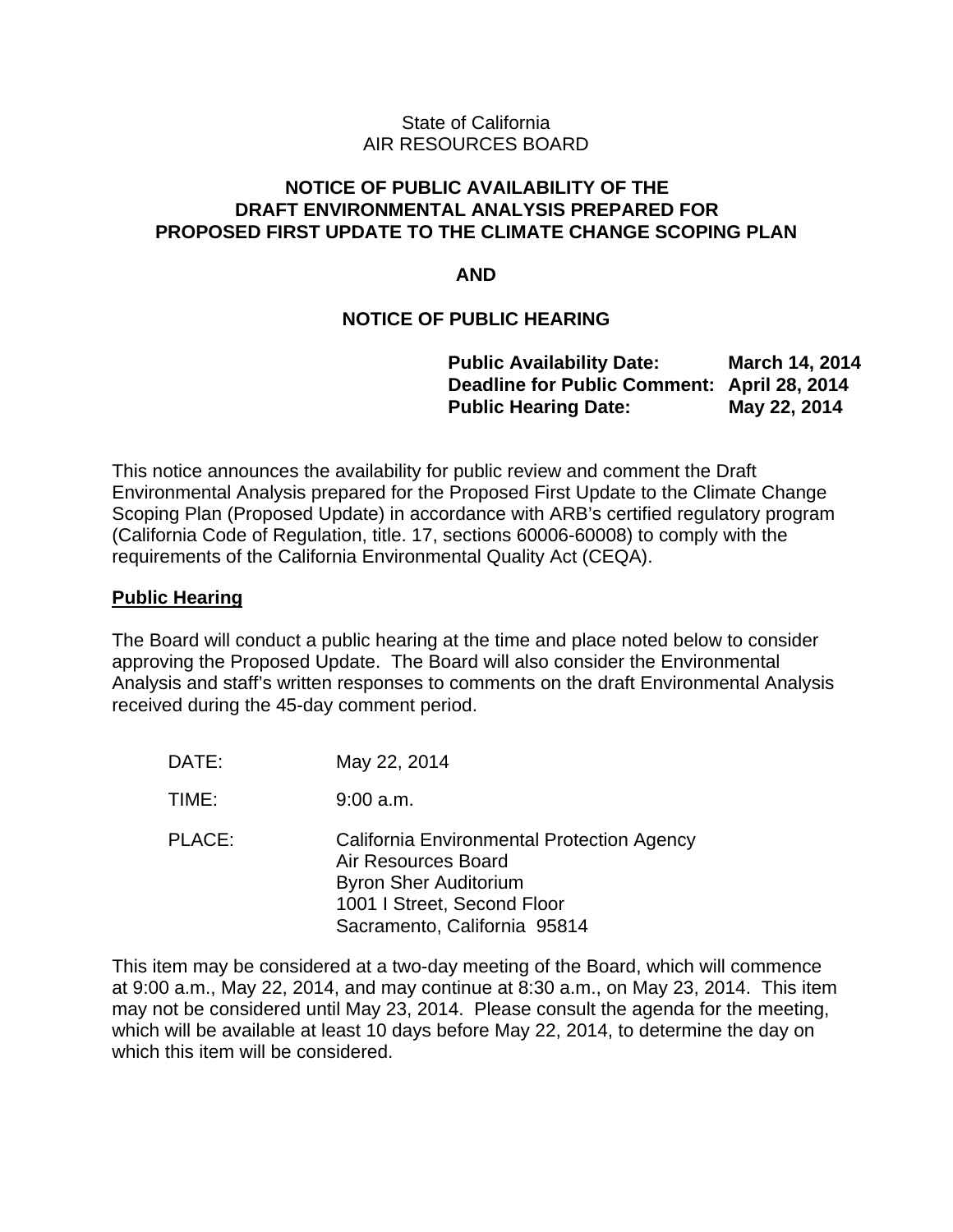### **Background on the Proposed First Update to the Climate Change Scoping Plan:**

The Proposed Update builds upon the successful framework established by the initial Scoping Plan by outlining priorities and recommendations for the State to achieve its long-term climate objectives. The Proposed Update describes actions for California to undertake to ensure it continues on a path toward a cleaner, more sustainable and prosperous future. This approach is designed to ensure the State is able to meet its long-term climate objectives that will achieve continual emissions reductions, while simultaneously supporting a range of economic, environmental, water supply, energy security, environmental justice, and public health priorities.

The Proposed Update was developed by ARB in collaboration with the Climate Action Team and reflects the input and expertise of a range of State and local government agencies; it also reflects public input and recommendations from business, environmental, environmental justice, and community-based organizations.

A discussion draft of the Proposed Update was released on October 1, 2013 and presented to the Board at a public meeting on October 24, 2013. The Proposed Update was released for public comment on February 10, 2014 and presented to the Board as an informational item at a public hearing on February 20, 2014. The Plan Update and its appendices are available on ARB's website at: [http://www.arb.ca.gov/cc/scopingplan/document/updatedscopingplan2013.htm.](http://www.arb.ca.gov/cc/scopingplan/document/updatedscopingplan2013.htm)

**Comments on the Plan Update and appendices will be accepted until April 28, 2014.** To be considered by ARB, comments on the Plan Update must be received **no later than 5pm on April 28, 2014** and must be addressed to the following:

Postal mail: Clerk of the Board, Air Resources Board 1001 I Street, Sacramento, California 95814

Electronic submittal: <http://www.arb.ca.gov/cc/scopingplan/2013comments.htm>

### **Environmental Analysis**

ARB, as the lead agency for the Proposed Update, prepared a Draft Environmental Analysis (EA) in accordance with the requirements of its regulatory program certified by the Secretary of Natural Resources. (California Code of Regulation, title 17, sections 60006-60008; California Code of Regulation, title 14, section 15251, subdivision (d).) The resource areas from the CEQA Guidelines Environmental Checklist were used as a framework for a programmatic environmental analysis of the reasonably foreseeable compliance responses that would implement recommended actions for each of the nine sectors discussed in the Proposed Update. The EA provides an analysis of both the beneficial and adverse impacts and feasible mitigation measures for the reasonably foreseeable compliance responses associated with recommended future actions in each of the nine sectors under each of the 17 environmental resource areas.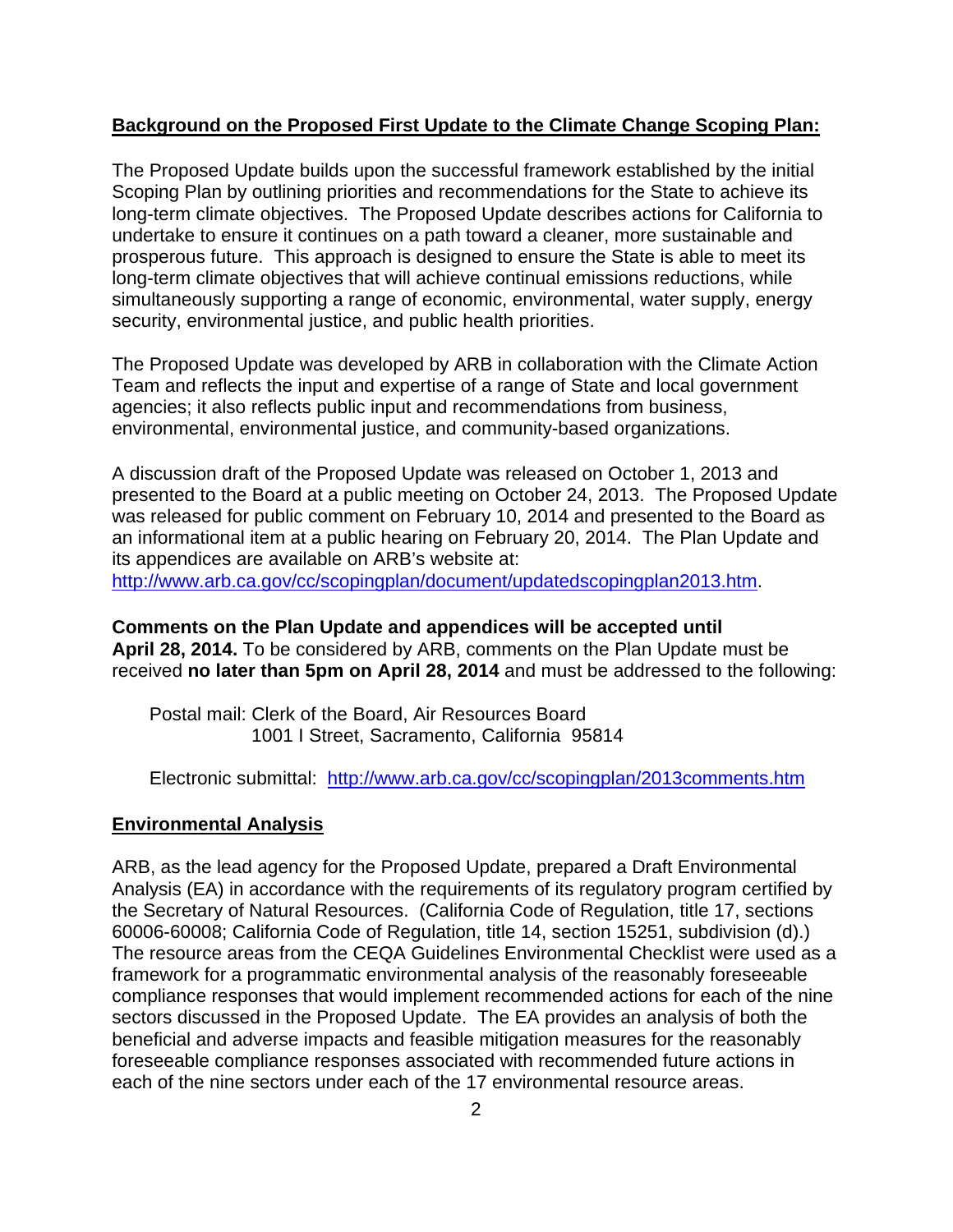Collectively, across all sectors, the EA concluded implementation of these actions could result in the following impacts: beneficial impacts to agriculture and forest resources, air quality, biological resources, energy demand, greenhouse gases, hydrology and water quality; less than significant impacts to aesthetics, agriculture and forest resources, air quality, biological resources, energy demand, geology and soils, greenhouse gases, hazards and hazardous materials, land use planning, mineral resources, noise, population and housing, public services, recreational services, transportation/ traffic, and utilities and services systems; and potentially significant and unavoidable adverse impacts to aesthetics, agriculture and forest resources, air quality, biological resources, cultural resources, geology and soils, hazards and hazardous materials, hydrology and water quality, noise, transportation/traffic, and utilities and service systems, primarily related to short-term construction related activities.

The EA is included as **Appendix F** to the Proposed Update and can be obtained from ARB's website at:

<http://www.arb.ca.gov/cc/scopingplan/document/updatedscopingplan2013.htm>

Paper copies of the Draft EA may also be obtained from:

ARB's Public Information Office, 1001 I Street, First Floor, Environmental Services Center, Sacramento, California, 95814

After the close of the 45-day public comment period, ARB staff will prepare written responses to significant environmental issues raised in comments received on the EA as provided in California Code of Regulations, title 17, section 60007(a). Although all comments received on the Proposed Update and the EA will be considered by ARB, only those comments relating to the EA will be responded to in writing in the supplemental response document. The supplemental response document containing staff's written responses to comments received on the EA will be posted on ARB's website before the public hearing scheduled for the Board to consider approving the Proposed Update.

### **Submittal of Comments:**

ARB invites comments on the Draft EA during the 45-day public comment period that begins on **March 14, 2014** and ends on **April 28, 2014**.

To be responded to in writing and considered by the Board, written comments on the Draft EA must be received **no later than 5pm on April 28, 2014**, and must be addressed to the following:

Postal mail: Clerk of the Board, Air Resources Board 1001 I Street, Sacramento, California 95814

Electronic submittal: <http://www.arb.ca.gov/lispub/comm/bclist.php>